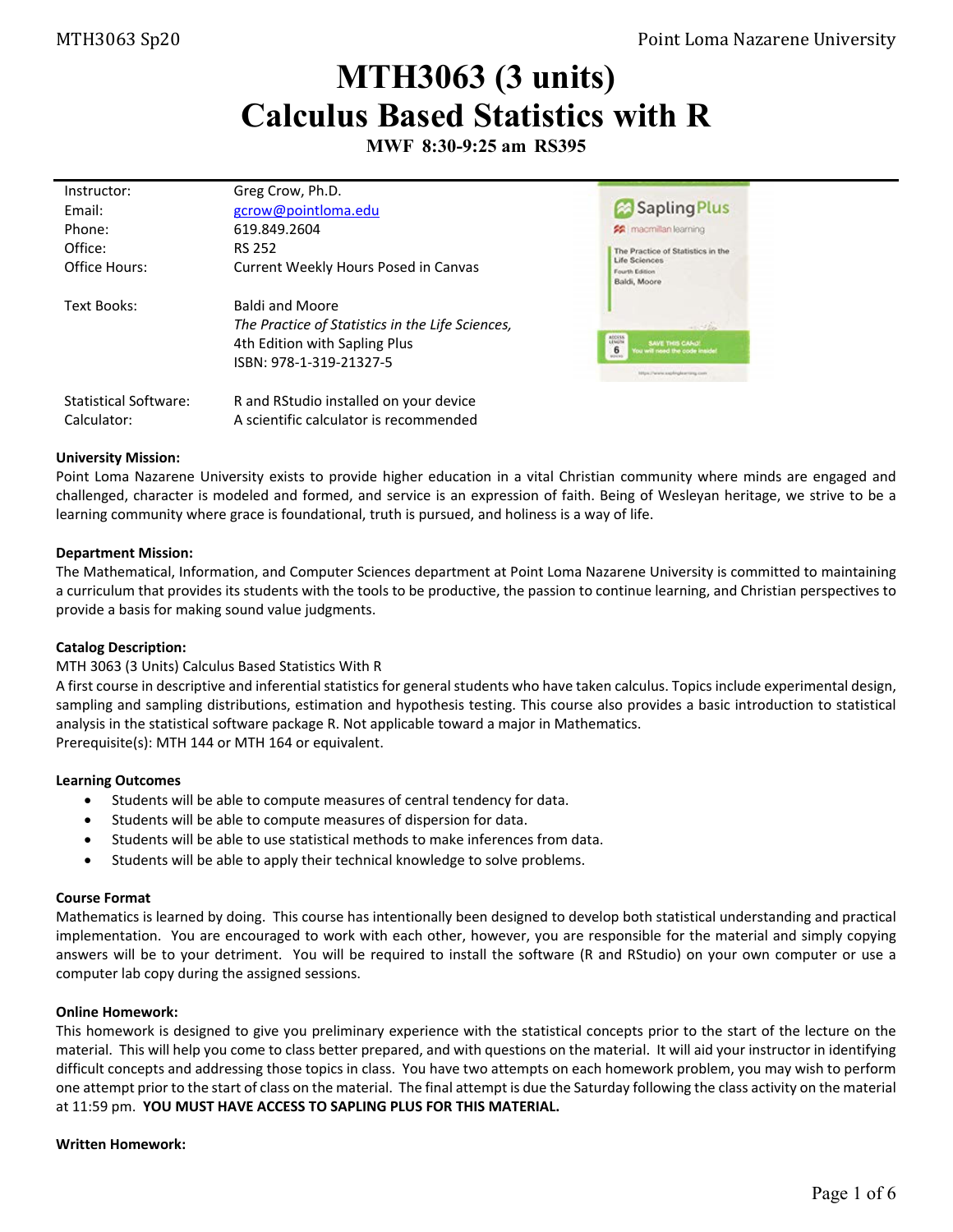# MTH3063 Sp20 Point Loma Nazarene University

The homework is designed to allow you to grasp the concepts of Statistics; it is not an end in itself. Assignments will be announced on Monday, and Wednesday. The work will be due on the following Wednesday (with a few exceptions). The problems from the text may be submitted as a hard copy or may be submitted by e-mail in Word or Excel format (but not in Google Docs). There may also be other activities that are completed as homework. Late homework will not be accepted without prior consent or a well‐documented emergency beyond your control. The lowest homework score will be dropped prior to computing the final course grade.

Collected assignments must be prepared in a style suitable for grading. The following guidelines are used to determine credit:

- the organization must be easy to follow
- the work must be legible
- complete solutions must be written for problems (not just answers);
- answers must be clearly marked
- use complete sentences to answer questions

## **Labs:**

The labs will be posted in Canvas and are due in Canvas at the scheduled times (by 11:59 pm on the Saturday prior to the next lab).

# **Examinations and the Final Examination:**

There will be two Mid‐Semester Examinations and a comprehensive Final Examination. Both Mid‐Semester Examinations and the Final Examination will include problems and questions over material assigned in the text, readings and handouts, as well as material presented in class. The examination schedule is included in the daily schedule. The instructor will not accept excuses such as poor communication with parents, benefactors, surf team sponsors and/or travel agents. No examination shall be missed without prior consent or a well‐documented emergency beyond your control. In such cases, all make‐up exams will occur at 8:30 am on the Saturday between classes and Final Exam week. A score of zero will be assigned for an examination that is missed without prior consent or a well-documented emergency beyond your control. The Lab Final Examination will be included as 1/5th of the Final Examination score.

## **Grade Components:**

| <b>Grade Component</b>       | Percent |
|------------------------------|---------|
| Two Examinations at 15% each | 30      |
| <b>Final Exam</b>            | 35.     |
| Labs                         | 15      |
| Online Homework              | 10      |
| Written Homework             | 10      |
| Total                        | 10      |

# **Grading Scale:**

Grades are based on the number of points accumulated throughout the course with the following exception. A student must pass at least one of Examination 1, Examination 2, or the Final Examination in order to pass the class. That is, a score of 60% must be achieved on one of the Examinations, or else the final grade will be an F regardless of all other point totals. Approximate minimal percentages required to obtain a given grade are:

| Grading Scale in percentages   A |                                                          |  |                                                                                       |
|----------------------------------|----------------------------------------------------------|--|---------------------------------------------------------------------------------------|
|                                  |                                                          |  | $\ $ (87.5, 90.0) $\ $ (77.5, 80.0) $\ $ (67.5, 70.0) $\ $                            |
|                                  |                                                          |  | $\mid$ [92.5, 100] $\mid$ [82.5, 87.5] $\mid$ [72.5, 77.5] $\mid$ [62.5, 67.5] $\mid$ |
|                                  | $-$ [90.0, 92.5) [80.0, 82.5) [70.0, 72.5) [60.0, 62.5)] |  |                                                                                       |

### **Attendance:**

Attendance is expected at each class session. In the event of an absence you are responsible for the material covered in class and the assignments given that day.

Regular and punctual attendance at all classes is considered essential to optimum academic achievement. If the student is absent from more than 10 percent of class meetings, the faculty member can file a written report which may result in de‐enrollment. If the absences exceed 20 percent, the student may be de‐enrolled without notice until the university drop date or, after that date, receive the appropriate grade for their work and participation. See Attendance Policy in the in the Undergraduate Academic Catalog.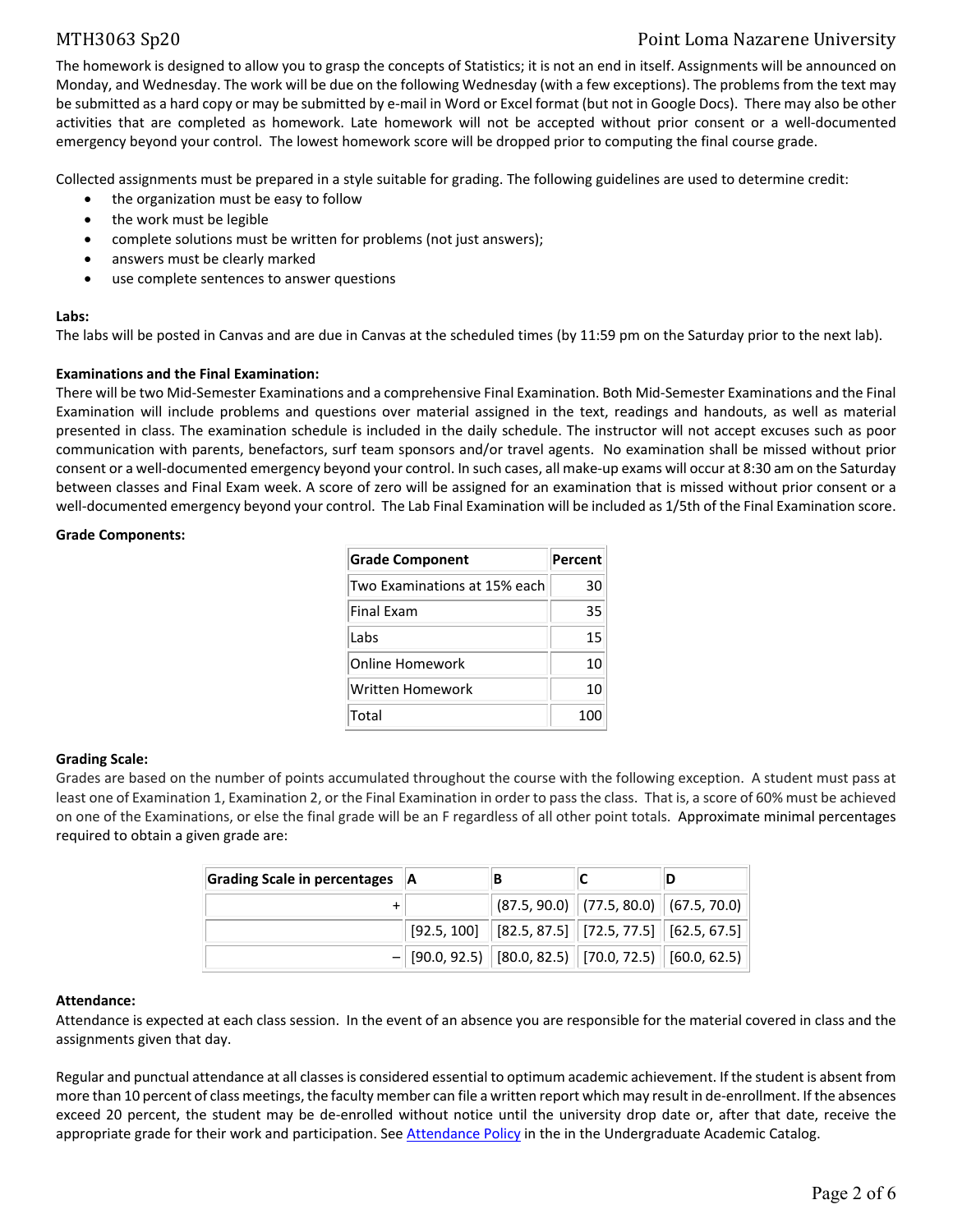# **Class Enrollment:**

It is the student's responsibility to maintain his/her class schedule. Should the need arise to drop this course (personal emergencies, poor performance, etc.), the student has the responsibility to follow through (provided the drop date meets the stated calendar deadline established by the university), not the instructor. Simply ceasing to attend this course or failing to follow through to arrange for a change of registration (drop/add) may easily result in a grade of F on the official transcript.

# **Academic Accommodations:**

While all students are expected to meet the minimum standards for completion of this course as established by the instructor, students with disabilities may require academic adjustments, modifications or auxiliary aids/services. At Point Loma Nazarene University (PLNU), these students are requested to register with the Disability Resource Center (DRC), located in the Bond Academic Center. (DRC@pointloma.edu or 619-849-2486). The DRC's policies and procedures for assisting such students in the development of an appropriate academic adjustment plan (AP) allows PLNU to comply with Section 504 of the Rehabilitation Act and the Americans with Disabilities Act. Section 504 (a) prohibits discrimination against students with special needs and guarantees all qualified students equal access to and benefits of PLNU programs and activities. After the student files the required documentation, the DRC, in conjunction with the student, will develop an AP to meet that student's specific learning needs. The DRC will thereafter email the student's AP to all faculty who teach courses in which the student is enrolled each semester. The AP must be implemented in all such courses.

If students do not wish to avail themselves of some or all of the elements of their AP in a particular course, it is the responsibility of those students to notify their professor in that course. PLNU highly recommends that DRC students speak with their professors during the first two weeks of each semester about the applicability of their AP in that particular course and/or if they do not desire to take advantage of some or all of the elements of their AP in that course.

# **Academic Honesty:**

Students should demonstrate academic honesty by doing original work and by giving appropriate credit to the ideas of others. Academic dishonesty is the act of presenting information, ideas, and/or concepts as one's own when in reality they are the results of another person's creativity and effort. A faculty member who believes a situation involving academic dishonesty has been detected may assign a failing grade for that assignment or examination, or, depending on the seriousness of the offense, for the course. Faculty should follow and students may appeal using the procedure in the university Catalog. See the catalog for definitions of kinds of academic dishonesty and for further policy information.

# **Final Exam: Monday May 4th, 2018 7:30 am – 10:00 am**

The final exam date and time is set by the university at the beginning of the semester and may not be changed by the instructor. This schedule can be found on the university website and in the course calendar. No requests for early examinations will be approved. Only in the case that a student is required to take three exams during the same day of finals week, is an instructor authorized to consider changing the exam date and time for that particular student.

# **The Final Exam is a comprehensive examination.**

# **Copyright Protected Materials:**

Point Loma Nazarene University, as a non-profit educational institution, is entitled by law to use materials protected by the US Copyright Act for classroom education. Any use of those materials outside the class may violate the law.

# **Credit Hour:**

In the interest of providing sufficient time to accomplish the stated course learning outcomes, this class meets the PLNU credit hour policy for a 3 unit class delivered over 15 weeks. Specific details about how the class meets the credit hour requirements can be provided upon request.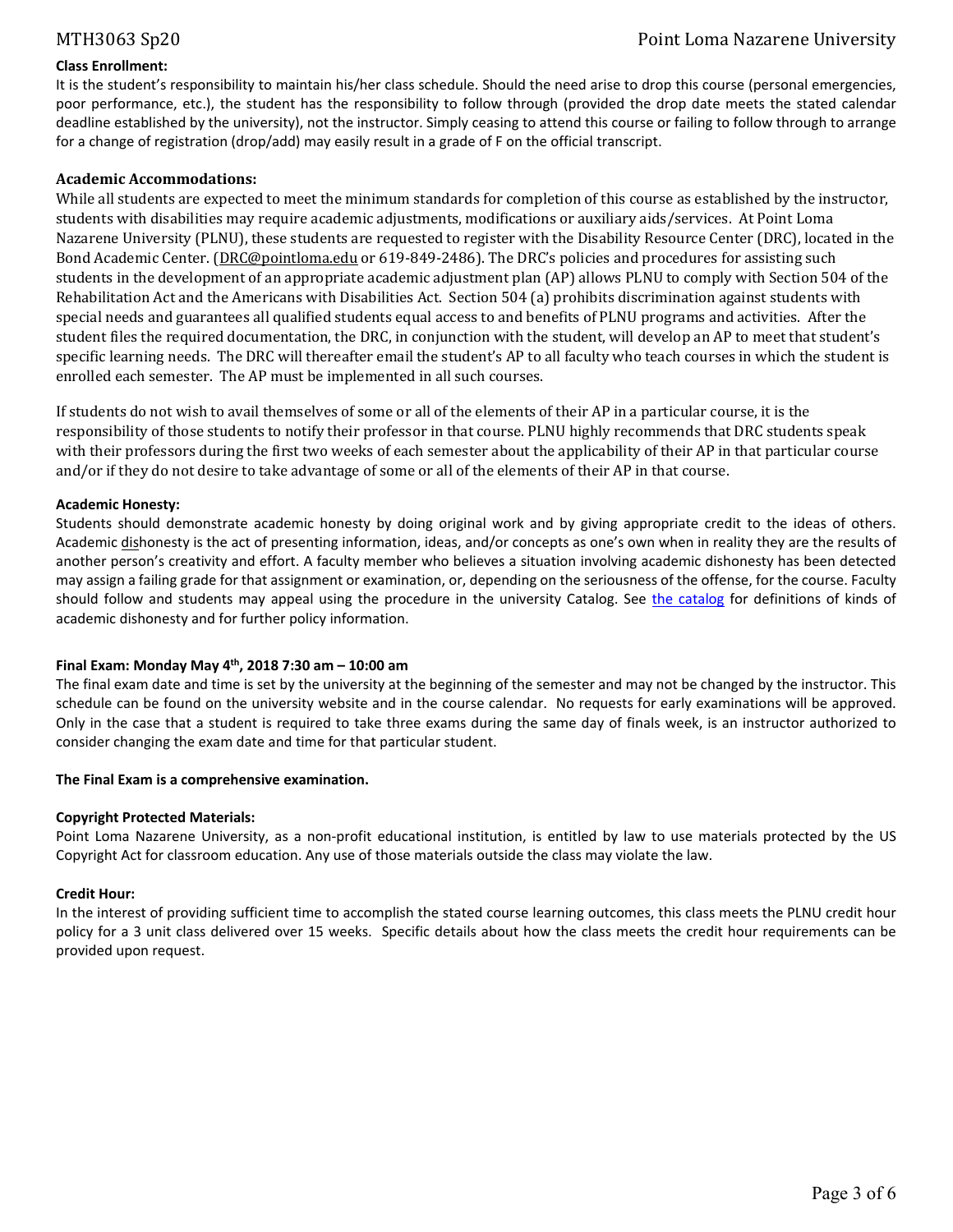**Written Homework Problem List**

| <b>Assignment</b> | <b>Chapter</b> | <b>Written Homework</b>    |  |  |  |  |
|-------------------|----------------|----------------------------|--|--|--|--|
| <b>Number</b>     |                |                            |  |  |  |  |
| $\mathbf 1$       | 1              | 23, 25, 26, 27, 28, 29, 32 |  |  |  |  |
|                   | $\overline{2}$ | 26, 27, 32, 35, 36, 38, 39 |  |  |  |  |
|                   | 3              | 26,32                      |  |  |  |  |
| 2                 | 4              | 26,31                      |  |  |  |  |
|                   | 5              | 8,9,10,11,13,29            |  |  |  |  |
| 3                 | 6              | 25, 26, 27, 32, 33, 41     |  |  |  |  |
|                   | 7              | 24,29,30,34                |  |  |  |  |
|                   | 9              | 26,27,30,35                |  |  |  |  |
| 4                 | 10             | 26,33,34,47                |  |  |  |  |
|                   | 11             | 19,21,24,28,34             |  |  |  |  |
| 5                 | 13             | 32,36,45                   |  |  |  |  |
| 6                 | 14             | 30,40,41,46                |  |  |  |  |
| 7                 | 15             | 25,27                      |  |  |  |  |
| 8                 | 17             | 39,40,41                   |  |  |  |  |
| 9                 | 18             | 21,22,26                   |  |  |  |  |
|                   | 24             | 22                         |  |  |  |  |
| 10                | 19             | 29,33,40                   |  |  |  |  |
|                   | 20             | 28,33                      |  |  |  |  |
| 11                | 22             | 23,25                      |  |  |  |  |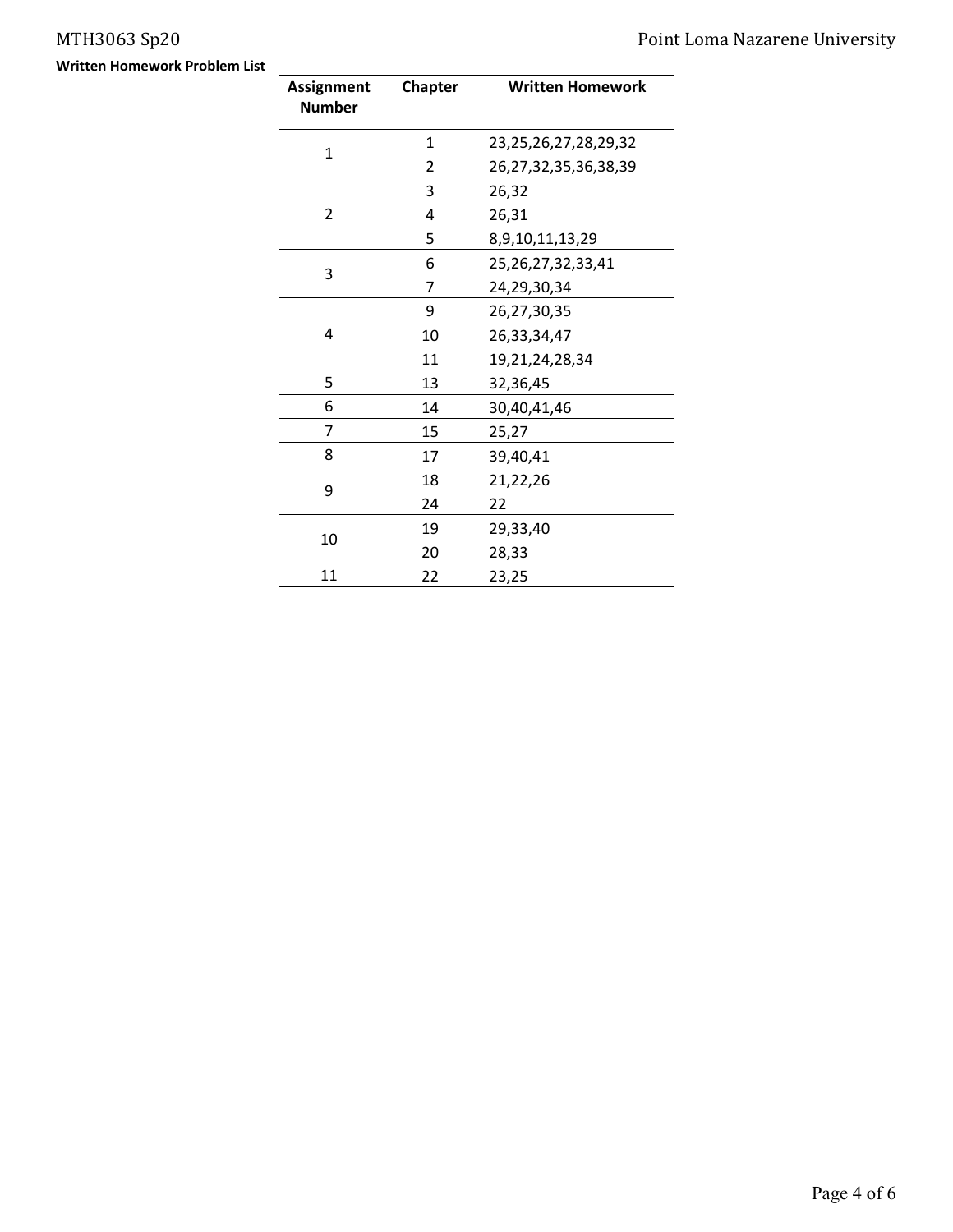# **Spring 2020 MTH3063 Calendar**

|          | Sun | Mon                                                                  | <b>Tues</b>    | Wed                                                                       | Thurs Fri |                         | Sat                                                                              |
|----------|-----|----------------------------------------------------------------------|----------------|---------------------------------------------------------------------------|-----------|-------------------------|----------------------------------------------------------------------------------|
|          | 12  | On Tuesday 14th (Monday Schedule)                                    | 14             | 15                                                                        | 16        | 17                      | 18                                                                               |
|          |     | <b>Introduction Overview of Hybrid Course</b>                        |                | Lab<br>1: Your First Commands*                                            |           |                         |                                                                                  |
| January  |     | <b>Buy Online Text (including resources)</b>                         |                |                                                                           |           | <b>Open</b>             |                                                                                  |
|          |     | <b>Install</b><br><b>Both R</b> and RStudio                          |                | <b>Your First Commands</b><br>Lab Assigned                                |           | Lab                     |                                                                                  |
|          | 19  | 20                                                                   | 21             | 22<br>Open R Lab                                                          | 23        | 24                      | 25                                                                               |
|          |     | <b>Martin Luther King Jr. Day</b>                                    |                |                                                                           |           |                         | Read<br>1: Picturing Distributions<br>2: Describing Distr. with #s               |
|          |     |                                                                      |                |                                                                           |           |                         | Online HW $1$ and $2$ $(1st Try)$                                                |
|          |     |                                                                      |                |                                                                           |           | Open<br>Lab             | Due:                                                                             |
|          |     |                                                                      |                |                                                                           |           |                         | Lab<br>1: Your First Commands                                                    |
|          | 26  | 27<br>Activities<br>1: Picturing Distributions                       | 28             | 29<br>Lab<br>2: Summarizing Data*                                         | 30        | 31                      | Read<br>3: Scatterplots & Correlation                                            |
|          |     | 2: Describing Distr. with Numbers                                    |                |                                                                           |           |                         | 4: Regression Analysis                                                           |
|          |     | Introduction 3: Scatterplots & Correlation                           |                |                                                                           |           |                         | 5: Two-way Tables                                                                |
|          |     | Regression<br>4:                                                     |                |                                                                           |           |                         | Online $HW$ 3, 4 and 5<br>(1 <sup>st</sup> Try)                                  |
|          |     | 5: Two-way Tables                                                    |                | Summarizing Data<br>Lab Assigned                                          |           | <b>Open</b>             | Due:                                                                             |
|          |     | 1 and 2<br>HW Assigned<br>(Written)                                  |                |                                                                           |           | Lab                     | Online HW $1$ and 2: $(2nd try)$                                                 |
|          |     | 3                                                                    | $\overline{A}$ |                                                                           | 6         | $\overline{7}$          |                                                                                  |
|          |     | Activities<br>3: Scatterplots & Correlation<br>4: Regression         |                | Open R Lab                                                                |           |                         | Read<br>6: Samples and Observational<br><b>Studies</b>                           |
| February |     | 5: Two-Way Tables                                                    |                |                                                                           |           |                         | 7: Experiments                                                                   |
|          |     | Samples and Observational Studies<br>Introduction 6:                 |                |                                                                           |           |                         | Online HW $6$ and $7$ $(1^{st}$ Try)                                             |
|          |     | 7: Experiments                                                       |                | HW Due<br>1 and 2 (Written)                                               |           | Open                    |                                                                                  |
|          |     | 3, 4, and 5 (Written)<br><b>HW</b> Assigned<br>Spiritual             |                | Renewal                                                                   |           | Lab<br>Week             | Due:<br>Online HW $3, 4$ and $5$ ( $2nd$ try)                                    |
|          |     |                                                                      |                |                                                                           |           |                         | Lab:<br>2: Summarizing Data                                                      |
|          | -9  | 10                                                                   | 11             | 12                                                                        | 13        | 14                      | 15                                                                               |
|          |     | 6: Samples and Observational Studies<br>Activities<br>7: Experiments |                | Lab<br>3: Another Approach to Graphics*                                   |           |                         | 9: Essential Probability<br>Read<br>10: Independence & Cond. Prob.               |
|          |     | Introduction 9: Essential Probability                                |                |                                                                           |           |                         | 11: Normal Distr.                                                                |
|          |     | 10: Independence & Conditional Prob.                                 |                |                                                                           |           |                         | Online HW $9, 10$ and 11 (1 <sup>st</sup> Try)                                   |
|          |     | 11: Normal Distr.                                                    |                | HW Due<br>3, 4, and 5 (Written)                                           |           | <b>Open</b>             | Due:                                                                             |
|          |     | <b>HW</b> Assigned<br>6 and 7 (Written)                              |                | Lab Assigned<br>Another Approach to Graphics                              |           | Lab                     | Online HW $6$ and $7$ $(2^{nd}$ try)                                             |
|          | 16  | 17<br>9: Essential Probability<br>Activities                         | 18             | 19<br>Open R Lab                                                          | 20        | 21                      | 22<br>Read<br>13: Sampling Distributions                                         |
|          |     | 10: Independence & Conditional Prob.                                 |                |                                                                           |           |                         | Online HW 13: (1 <sup>st</sup> Try)                                              |
|          |     | 11: Normal Distr.                                                    |                |                                                                           |           |                         |                                                                                  |
|          |     | Introduction 13: Sampling Distributions                              |                |                                                                           |           |                         | Due:                                                                             |
|          |     | HW Assigned<br>9, 10, and 11 (Written)                               |                | HW Due<br>(Written)<br>6 and 7                                            |           | 0 <sub>pen</sub><br>Lab | Online HW $9, 10$ and 11 ( $2nd$ try)<br>Lab:<br>3: Another Approach to Graphics |
|          | 23  | 24                                                                   | 25             | 26                                                                        | 27        | 28                      | 29                                                                               |
|          |     | Activities<br>13: Sampling Distributions                             |                | 4: Is This Data Normal?*<br>Lab                                           |           |                         | Read<br>14: Introduction to Inference                                            |
|          |     | Introduction 14: Introduction to Inference                           |                |                                                                           |           |                         | Online HW 14 (1 <sup>st</sup> Try)                                               |
|          |     | <b>HW</b> Assigned<br>13 (Written)                                   |                | HW Due<br>9, 10, and 11 (Written)<br>Is This Data Normal?<br>Lab Assigned |           | <b>Open</b><br>Lab      | Due:<br>Online HW 13 (2 <sup>nd</sup> try)                                       |
|          |     | $\mathcal{P}$                                                        | 3              |                                                                           | 5         | 6                       |                                                                                  |
| March    |     |                                                                      |                | <b>Exam I</b>                                                             |           |                         |                                                                                  |
|          |     | <b>Review for Exam I</b>                                             |                |                                                                           |           | Open                    |                                                                                  |
|          |     |                                                                      |                | HW Due<br>13 (Written)                                                    |           | Lab                     |                                                                                  |

\* Bring Laptop, tablet, or other R capable device.